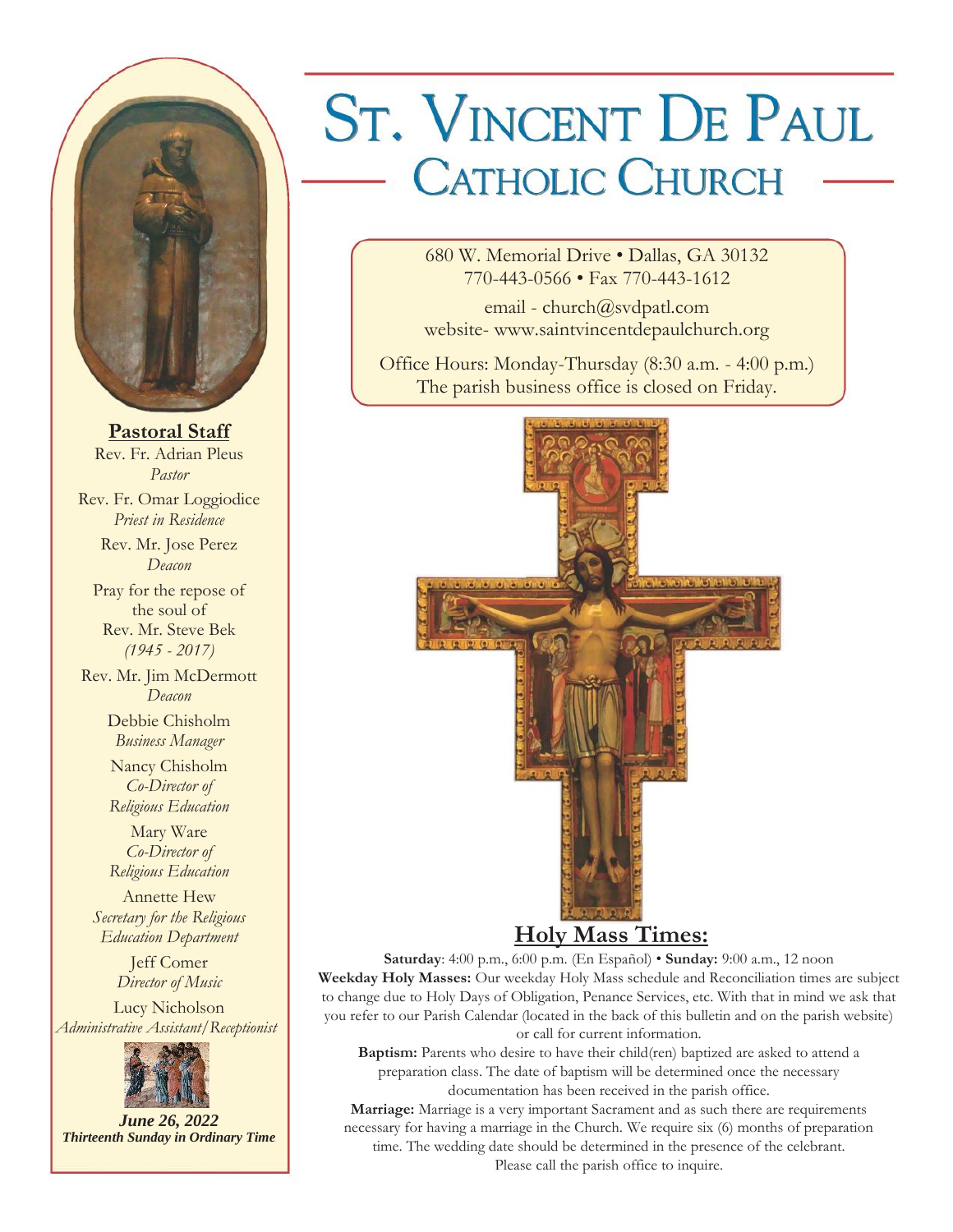| <b>Date</b>                                                                     | <b>Holy Mass Intentions</b>                                                     | <b>Readings</b>                                                                            |  |  |
|---------------------------------------------------------------------------------|---------------------------------------------------------------------------------|--------------------------------------------------------------------------------------------|--|--|
| Saturday<br>June 25<br>Thirteenth Sunday in Ordinary Time                       | 4:00 p.m.<br>Father's Day Novena<br>6:00 p.m.<br>Father's Day Novena            | 1 Kings 19: 16b, 19-21<br>Psalm 16: 1-2, 5, 7-11<br>Galatians 5: 1, 13-18<br>Luke 9: 51-62 |  |  |
| Sunday<br>June 26<br>Thirteenth Sunday in Ordinary Time                         | 9:00 a.m.<br>Parishioners (Living & Deceased)<br>12 noon<br>Father's Day Novena | 1 Kings 19: 16b, 19-21<br>Psalm 16: 1-2, 5, 7-11<br>Galatians 5: 1, 13-18<br>Luke 9: 51-62 |  |  |
| Monday<br>June 27<br>Saint Cyril of Alexandria, Bishop,<br>Doctor of the Church | 12 noon<br>Fr. Tim Nadolski                                                     | Amos 2: 6-10, 13-16<br>Psalm 50: 16bc-23<br>Matthew 8: 18-22                               |  |  |
| Tuesday<br>June $28$<br>Saint Irenaeus, Bishop, Martyr                          | 12 noon<br>Rita Samba                                                           | Amos 3: 1-8; 4:11-12<br>Psalm 5: 4b-8<br>Matthew 8: 23-27                                  |  |  |
| Wednesday<br>June 29<br>Saints Peter and Paul, Apostles                         | $6:15$ p.m.<br>John and Rhoda Caulfield                                         | Acts 12: 1-11<br>Psalm 34: 2-9<br>2 Timothy 4: 6-8, 17-18                                  |  |  |
| Thursday<br>June 30<br>The First Martyrs of the Holy Roman<br>Church            |                                                                                 | Amos 7: 10-17<br>Psalm 19: 8-11<br>Matthew 9: 1-8                                          |  |  |
| Friday<br>July 1<br>Saint Junipero Serra, Priest                                |                                                                                 | Amos 8: 4-6, 9-12<br>Psalm 119: 2, 10, 20, 30, 40, 131<br>Matthew 9: 9-13                  |  |  |
| Saturday<br>July 2                                                              |                                                                                 | Amos 9: 11-15<br>Psalm 85: 9ab, 10-14<br>Matthew 9: 14-17                                  |  |  |

#### **Readings for Sunday, July 3, 2022** *Fourteenth Sunday in Ordinary Time*

Isaiah 66: 10-14c Psalm 66: 1-7, 16, 20 Galatians 6: 14-18 Luke 10: 1-12, 17-20



# **The Fatima Prayer**

O my Jesus, forgive us our sins, save us from the fires of hell, and lead all souls to heaven, especially those in most need of Thy mercy. Amen.



Amen.

**Memorare**

Remember, O most gracious Virgin Mary, that never was it known that anyone who fled to thy protection, implored thy help or sought thine intercession was left unaided. Inspired by this confidence, I fly unto thee, O Virgin of virgins, my mother; to thee do I come, before thee I stand, sinful and sorrowful. O Mother of the Word Incarnate, despise not my petitions, but in thy mercy hear and answer me.

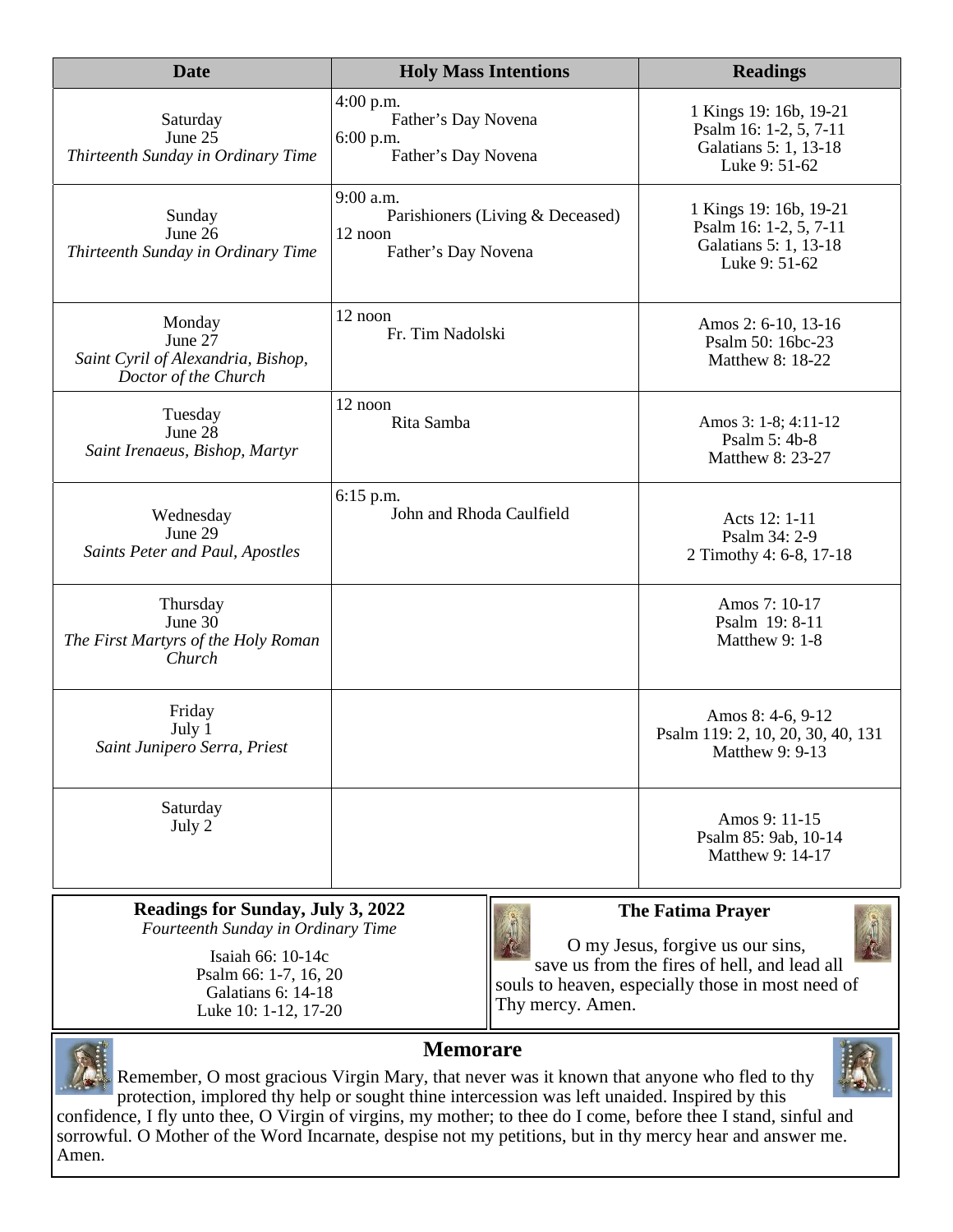

## **For all our Dearly Beloved Departed**

The names of those who have recently passed from this life to the next will remain on the bulletin necrology for nine



weeks. They will then be transferred to the permanent parish necrology, also known as the Book of the Dead. Mass Intentions for loved ones after this time will be printed the week that the Holy Mass is scheduled.

#### *Lord Jesus, remember especially in loving mercy:*

Carmelo Vecchio, Herb Blanchard, Gerald "Jerry" Thurkins, Luisa Duncan Schrilis, Dennis Arnold, Marjorie Duffy, Jennifer Gould, Regina Hennessy, Daniel Imparato, Joshua Crider, George Takang, Esteban Ayala, Incarnation Sinlao Guillermo, for all who have died in the current invasion in Europe, for all who have died in recent violence in our own country,

#### *and all those who have gone before us.*



# **The Sacrament of Baptism**

Parents and Godparents are first required to attend a Baptism Preparation class. Please email *ahew@svdpatl.com* to register for the class.

#### *Baptisms will not be scheduled until parents and Godparents have attended the class and all paperwork has been turned in.*

This includes a St. Vincent de Paul Parish registration packet (if the family is not already registered), the Baptism registration form and sponsor certificates for both Godparents.

*Note: Baptisms are not scheduled to take place during Lent.*

#### *Catechism of Pius X* **The Gifts of the Holy Ghost**

- **7** *Q.* What is Knowledge?
- *A.* Knowledge is a gift enabling us to estimate created things at their proper worth, and to learn how to use them rightly and to direct them to our last end, which is God.
- **8** *Q.* What is Piety?
- *A.* Piety is a gift enabling us to venerate and love God and His Saints, and to preserve a pious and benevolent mind towards our neighbor for the love of God.
- **9** *Q.* What is the Fear of the Lord?
- *A.* The Fear of the Lord is a gift which makes us respect God and fear to offend His Divine Majesty, and which detaches us from evil while inciting us to good.



# **IN YOUR PRAYERS**



To request prayers for yourself, or for loved ones who are sick, or who

have special intentions, please print clearly the name(s) in the Book of Petitions located on the information table in front of the Receptionist's office. Prayer intentions will be listed in the Bulletin and will remain in the Book of Petitions for a period of six months.

#### *Please pray for:*

Fr. Adrian, Fr. Omar Loggiodice, Fr. Selva, Mr. and Mrs. Werner Pleus, Virginia Loggiodice, Olga S.

Torres, Bill Gilbert, Geri Roberts, Rita Bek, Joni Pfaff, Rene Jenkins, Sister Mary Treasure of Innocence, Marylou Bishop, Betty Blanchette, Carmen and Paul Amodio and family, Pat Arnold and family, Matthew, Christian, Juan. Jorge, and Maria Hernandez, Jimmy, Martha and Jimmy Jr. Midulla, Joaquin, Midalli, Carlos and Cheri Rodriguez, Ramon and Elsa Velez, Carlos and Alexis Gonzalez, Chris and Katrina Hofius, Brian and Caroline Clark, Joe Nappi, Fred Speeney, Jessica Williams, Miriam Aguilar, José Peralbo, Diane Long, Virginia Long,

*and all of our family and friends who are ill or in need of prayer, but not listed. We ask the Lord to grant them comfort and healing.*



# **SVdP Prayer Line**

The SVdP Prayer Request line is active and available to those who would like to have prayers said for loved ones. E-mail *SVDPPrayers@gmail.com* with prayer requests.

# **Homebound Ministry**

As part of our ongoing mission to the homebound, please let us know of anyone who is unable to join us in person for Holy Mass. Contact information for this Ministry: Sandy Mackey Phone: (678) 907-2117 or Email: *shaymack@comcast.net*.

*(note - not a ride to church opportunity)*

**Information on Safe Environment and Reporting Child Abuse** The Archdiocese of Atlanta's **Safe Environment** webpage: *https://archatl.com/ministries-services/safe-environment/*.

**The Division of Family and Children Services:** Reports of child abuse and neglect can be made by phone to **1-855-GA CHILD or 1-855-422-4453, 24 hrs/day, 7 days/wk.**



#### Pope Francis' July Prayer Intention

**For the elderly.** Let us pray for the elders who represent the roots and memory of people, that their experience and wisdom will help the youngest to look to the future with hope and responsibility.

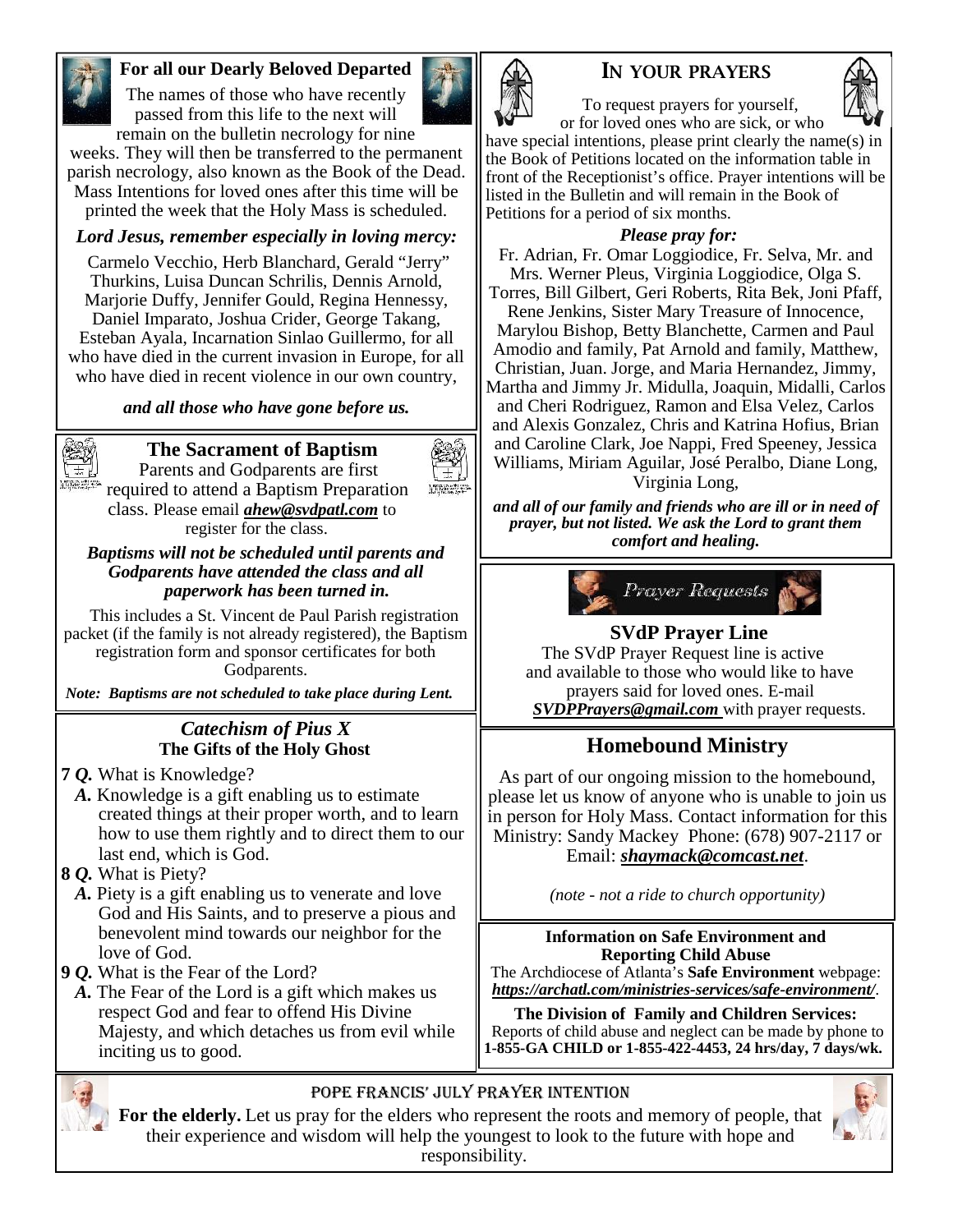

#### **From St. Faustina's Diary** *My Agonizing Heart* MEDITATION:



**"**Jesus, I beg You, by the inconceivable power of Your mercy, that all the souls who will die today escape the fire of hell, even if they have been the greatest sinners. Today is Friday, the memorial of Your bitter agony on the Cross; because Your mercy is inconceivable, the Angels will not be surprised at this." Jesus pressed me to His Heart and said, **My beloved daughter, you have come to know well the depths of My mercy. I will do what you ask, but unite yourself continually with My agonizing Heart and make reparation to My justice. Know that you have asked Me for a great thing, but I see that this was dictated by your pure love for Me; that is why I am complying with your requests** (*Diary*, 873).

#### My Prayer Response:

Lord Jesus, may I pray with boldness and trust in You as St. Faustina did. May I hear the beautiful words that she heard from You as I make reparation to Your justice!

*\*The words of Jesus appear in boldface type.*



#### *\*\*\*\*\*\*As of 06/16/2022\*\*\*\*\**

| St. Vincent de Paul's 2022 Parish Goal: \$ 34,800.00 |              | II dema              |
|------------------------------------------------------|--------------|----------------------|
| Donations Received:                                  | \$26,123.34  | to be                |
| Amount Over (Under) Goal:                            | \$(8,676.66) | lunder               |
|                                                      |              | $\vert$ care $\vert$ |

**Current Number of Donors for 2022: 110 Number of 2021 Donors: 169 Percent of goal received: 75.07 %**

**Here Today - The Discalced Carmelite Saints** *Saint Teresa of Jesus* 1515-1582 - Feast Day October 15<sup>th</sup>

"For, as I have already said, it is the ecclesiastical and not the secular arm which must defend us."

*--The Way of Perfection--*

# **WWME Weekend**

Married Couples and Priests:

Let Christ bring peace to your marriage. The next Worldwide Marriage Encounter Experiences are September 9-11 and November 11-13. You can also look for virtual experiences and get more information and apply online at *wwme.org* or by calling (678) 242-WWME.

For information on Encuentro Matrimonial Mundial see *wwme.org/?lang=es*. SVdP Parish WWME Contact*: juliepoe777@gmail.com*.



**Gospel for Sunday June 26, 2022** *Luke 9: 51-62*



*Jesus resolutely determined to journey to Jerusalem.*

Jesus begins his journey to Jerusalem, which will end with his ministry in Jerusalem. We read that Jesus' days for being "taken up" were fulfilled. The Greek word that Luke uses for "taken up" is the same word he uses to describe the Ascension. We also read that Jesus is determined to journey to Jerusalem. For Luke, Jesus ministry begins in Galilee and then is one long journey to Jerusalem. In Jerusalem he will meet his death but also enter into his glory. Only in Luke does Jesus then spend 40 days in Jerusalem instructing his disciples. It is in Jerusalem that his disciples wait after his Ascension to be sent the Holy Spirit on Pentecost. And it is from Jerusalem, in Luke's second volume, the Acts of the Apostles, that the Good News is spread to Rome and the ends of the earth.

Immediately Jesus is met with rejection, as a Samaritan village will not receive him because he is going to Jerusalem. Jesus was also rejected as he began his ministry in Galilee in Chapter 4. And he will be rejected for the last time when he reaches Jerusalem. James and John want to call down fire from heaven to destroy the people in the village, but Jesus rebukes them and moves on. There is often the temptation to use violence to achieve right. Jesus has come to break this temptation. He is aware that he must undergo violence himself before he can enter his glory.

The rest of today's reading is about the radical demands of discipleship. The three people who volunteer to become disciples on this journey show that they do not understand the demands Jesus will make of them. Neither care of self, care for the dead, nor care of one's family can come before the demands of discipleship. Jesus reminds the first volunteer, who would go wherever Jesus goes, that animals in the wild have more security than do Jesus and his followers. The second, who wants to bury a parent, is reminded that the demands of proclaiming the Kingdom of God take precedence. And the third, who wants to say farewell to his family, is reminded that once you put your hand to the plow you cannot look back or the furrow will be crooked.

Jesus seems harsh here, but he is only asking of his disciples what he asks of himself. Jesus' unconditional commitment to God's saving work will demand of him his life. He knows this, but the disciples do not understand. Jesus does not want anyone to rush into discipleship, because the demands of discipleship require everyone considering it to be aware of the cost, make Jesus and his mission central to his life, and then go forward without looking back.

*Loyola Press All Rights Reserved*

#### **Bulletin Announcements!**

Send Bulletin announcements to Nancy Chisholm at *bulletineditor@svdpatl.com* by 9:00 a.m. on Sunday for

publication the following weekend. Holiday Bulletin announcements **are due a week earlier.**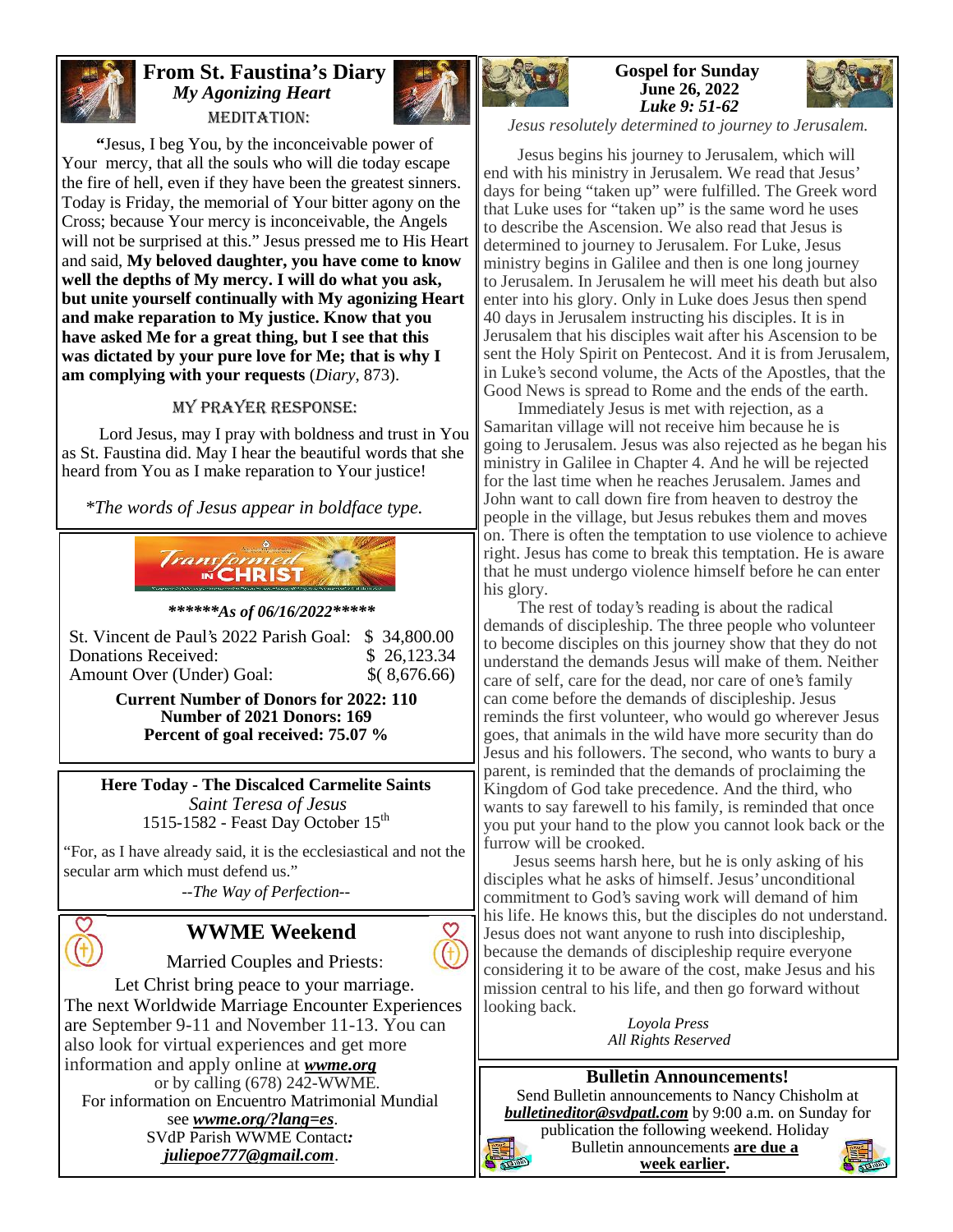|                 |                  |  |                                  |                                 | Ministry Schedule - July 2-3, 2022<br>Ministry volunteers who are currently serving are asked to sign up for open positions through the MSP app |                            |                                           |
|-----------------|------------------|--|----------------------------------|---------------------------------|-------------------------------------------------------------------------------------------------------------------------------------------------|----------------------------|-------------------------------------------|
|                 | Set-Up           |  | <b>EMOHC</b><br><b>Deacon</b>    | Lector                          | <b>Guardian</b>                                                                                                                                 | <b>Usher</b>               | <b>Senior</b><br><b>Server</b>            |
|                 |                  |  |                                  |                                 |                                                                                                                                                 |                            | <b>Candle</b><br>Bearer &<br><b>Paten</b> |
| <b>Saturday</b> |                  |  | <b>Jesse Poe</b>                 | <b>Joe Adams</b>                | <b>Julie Poe</b>                                                                                                                                | <b>Bob Binns</b>           | Volunteer needed                          |
| 4:00 PM         |                  |  |                                  |                                 | <b>Marguerite</b><br>Avery                                                                                                                      | <b>Skip Heinrich</b>       | Volunteer needed                          |
| <b>Saturday</b> | Hilda            |  |                                  | <b>Vielka</b>                   | <b>Luz Gonzalez</b>                                                                                                                             | <b>Amalia Pineda</b>       | <b>Eliezer Morales</b>                    |
| 6:00 PM         | <b>Fuentes</b>   |  |                                  | <b>Jordan</b>                   | Gomez<br><b>Maira Rodriguez</b>                                                                                                                 | <i>Volunteer</i><br>needed | Volunteer needed                          |
| <b>Sunday</b>   | <b>Millie</b>    |  | <b>Debbie</b><br><b>Chisholm</b> | Carolyn                         | <b>Millie</b>                                                                                                                                   | <b>Randy Brown</b>         | <b>Zachary Holland</b>                    |
| 9:00 AM         | <b>Reisinger</b> |  |                                  | <b>Attaway</b>                  | <b>Reisinger</b><br><b>Cathy Bigler</b>                                                                                                         | <b>Bob Roesch</b>          | Christopher<br>Holland                    |
|                 |                  |  |                                  |                                 |                                                                                                                                                 | <b>Daniel Steinberg</b>    |                                           |
| <b>Sunday</b>   |                  |  | <b>Michael</b><br><b>Terrill</b> | <b>Theresa</b><br><b>Powers</b> | <b>Maria Stormont</b>                                                                                                                           | Juan<br>Hernandez          | Volunteer needed                          |
| 12 Noon         |                  |  |                                  |                                 |                                                                                                                                                 |                            | Volunteer needed                          |
|                 |                  |  |                                  |                                 | Maggie<br>Hernandez                                                                                                                             | Don Imbordino              | Volunteer needed                          |



Nancy Chisholm Mary Ware<br>
Mary Ware *Mullon* Music *mware* @svdpatl.com *nchisholm@svdpatl.com mware@svdpatl.com*

Our webpage address is: *www.saintvincentdepaulchurch.org*.

- We have openings for additional volunteers for **Vacation Bible School this year**. Please contact Mary Ware at (770) 443-0566 or email her at the address above if you would like to help.
- We are in need of volunteers for the **2022-2023 SVdP Religious Education program**. If you would like to volunteer, please contact Nancy Chisholm or Mary Ware.
- Religious Education classes for **the 2022-2023 School Year will begin on August 14, 2022**. We invite all school aged children in the parish, from years K-12, to join the program. Registration forms have been sent to all registered families with children in grades  $K-12<sup>th</sup>$ . They are available on our website, and they are also available in the RE office. A minimum of 50% of tuition for RE is required at registration. Early bird registration is open!

# **770-443-1533**



We are **in need of volunteers at the** *St. Vincent de Paul Society.* Please call the number above for more information. We provide financial assistance to Paulding County residents in need. We do not have enough volunteers to meet the demand. Please prayerfully consider assisting us at the Society. All necessary training is provided.

Please continue to donate food, furniture, your gently used clothing, and household items. *The food pantry is in particular need of canned fruit.*

#### We are **in need of volunteers at the** *Thrift Store***.** To

volunteer, please come in during business hours. This is an excellent way to engage in corporal acts of mercy.

Thrift Store hours:

*M-F 10:00 a.m.- 5:00 p.m. Sat. 10:00 a.m. - 4:00 p.m.*

**During May 2022 the Dallas Conference of the SVdP Society provided 89 people in need in our area with:**

- *\$ 3,070.57 in transportation expenses*
- *\$ 2,752.17 in utility payments*
- *\$21,048.70 in housing expenses*
- *\$ 1,149.00 in medical expenses*

**Thank you for your generosity!**



**Couples Celebrating 50th And 60th Anniversary In 2022**



The Archdiocese of Atlanta would like to honor couples married in 1972 and 1962 with an invitation to a Golden/Diamond Wedding Anniversary Mass on Saturday, August 13, 2022, at 12 noon at St Brigid Catholic Church. A light reception will follow the Mass for the anniversary couples and their families. Space is limited. Please go to *http://tiny.cc/anniversarymass* to RSVP for this event and for additional information.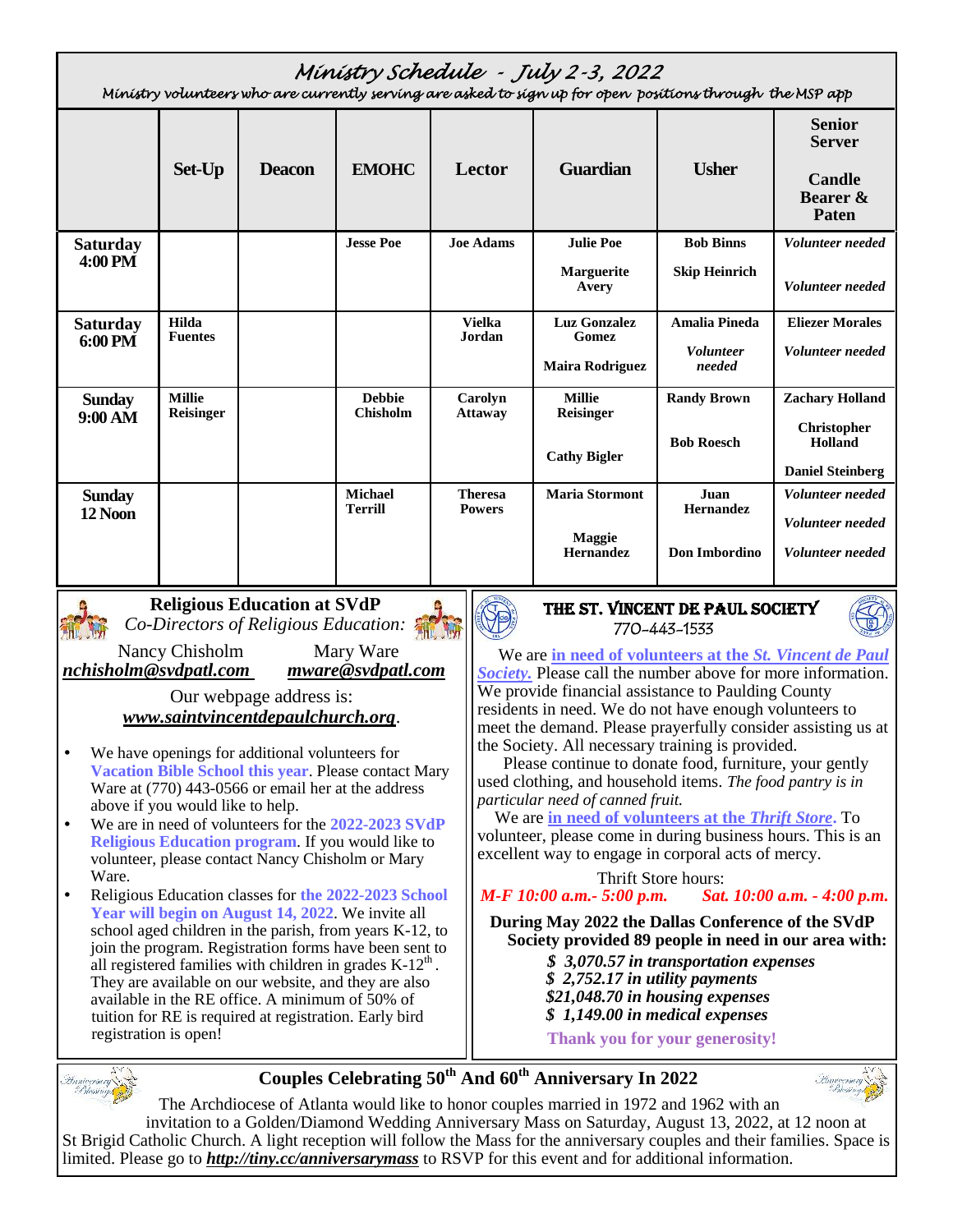#### **First Fruits of Our Labor June 11 - June 12, 2022**



**Capital Improvement**

#### *Thank you for your generosity!*



# RE ROUVAILLE

*Matrimony: A calling to forgive! "Mercy is the force that reawakens us to new life and instills in us the courage to look to the future with hope."*

Retrouvaille offers a welcoming and loving space to couples who have been living with the misery of a failing marriage. Retrouvaille offers hope: hope that it is not too late, hope of a different and better marriage. Retrouvaille helps couples to show each other mercy through the opportunities it provides to listen, to forgive, to be reconciled and to move into their futures believing that God loves them and with His help and their efforts, their marriages can be healed and restored. Retrouvaille provides help for marriage problems/ difficulties/crises. For more information about our upcoming Retrouvaille Weekend programs contact: Andy and Lilly @ 770.912.4743 or visit our website:

#### *HelpOurMarriage.org*.

#### **Have you moved? Has your email changed?**

If you have moved or changed your email address, please let us know. We periodically send information via mail and by email to our parishioners, and need to have accurate contact information for the messages to be received. Please send or bring updated contact information to the SVdP office:

Email: *church@svdpatl.com*.

# **Knights of Columbus**



The Knights of Columbus Organization is always seeking new members.

See the website at *KofC.org* for more information, or contact: Grand Knight, Ken Bishop, at (770) 241-5226, or Membership Director, Randy Brown, at (770) 401-7527.

# **Abortion, Harbinger Of Decline**



It has been said that there is nothing worse for a mother than to lose a child. If this is so, just think of the 62 million women in our country who are suffering from their great loss after having had an abortion. They must be devastated knowing it was their own decision to kill their baby.

Then we ask how these terrible abortions could be allowed? Back in 1973, the U. S. Supreme Court ruled to make abortion legal. It made a horrible mistake. Those justices were only human and we humans, led on by the devil, make mistakes called sin.

They took it upon themselves to override God's Fifth Commandment, which states 'Thou shalt not kill.' Absolutely no one can change God's law - ever.

And since then, it seems our country has gone downhill, anything goes. If it's OK to kill babies, then they believe it's OK to kill anyone. If it's OK to kill, it's OK to steal; then it's OK to pedal dope and to use dope, and so it's OK to lie and to cheat.

We are in big trouble people. We need our elected officials to stop squabbling and turn our country around and put God back into our lives where He belongs. Now.

Ruth Weber, Davenport, Iowa

### *Change of Seasons*

Summer weather is upon us, and with it, the season of shorts and all types of seasonal clothing. Please remember that we must always be respectful of the sanctity within God's house. Our clothing should reflect this as well. When we come to Church, we should be dressed appropriately as we will be in the presence of the Lord. Please refrain from wearing shorts, strapless dresses or strapless tops. Bare shoulders should be covered with a sweater or shawl. Be aware that the thermostat in the Church will be set at 69° for the warm months.



AM 1160 The Quest is a non-commercial AM/online radio station that offers a diverse mix of programming relevant to Christians today, with over 45 shows from around the country including news, live call in shows, prayer, and discussions on important and timely faith topics. We operate a large, 50,000-watt AM station capable of reaching 3.1 million metro Atlanta commuters from dawn to dusk, as well as provide global 24/7 access through our website and app. Our programming is rooted in the teachings of the Catholic Church and helps listeners learn new and fascinating aspects of our faith, gain a stronger and deeper understanding of the Gospel and the beauty of the Mass, and stay informed on critical issues Catholics face.